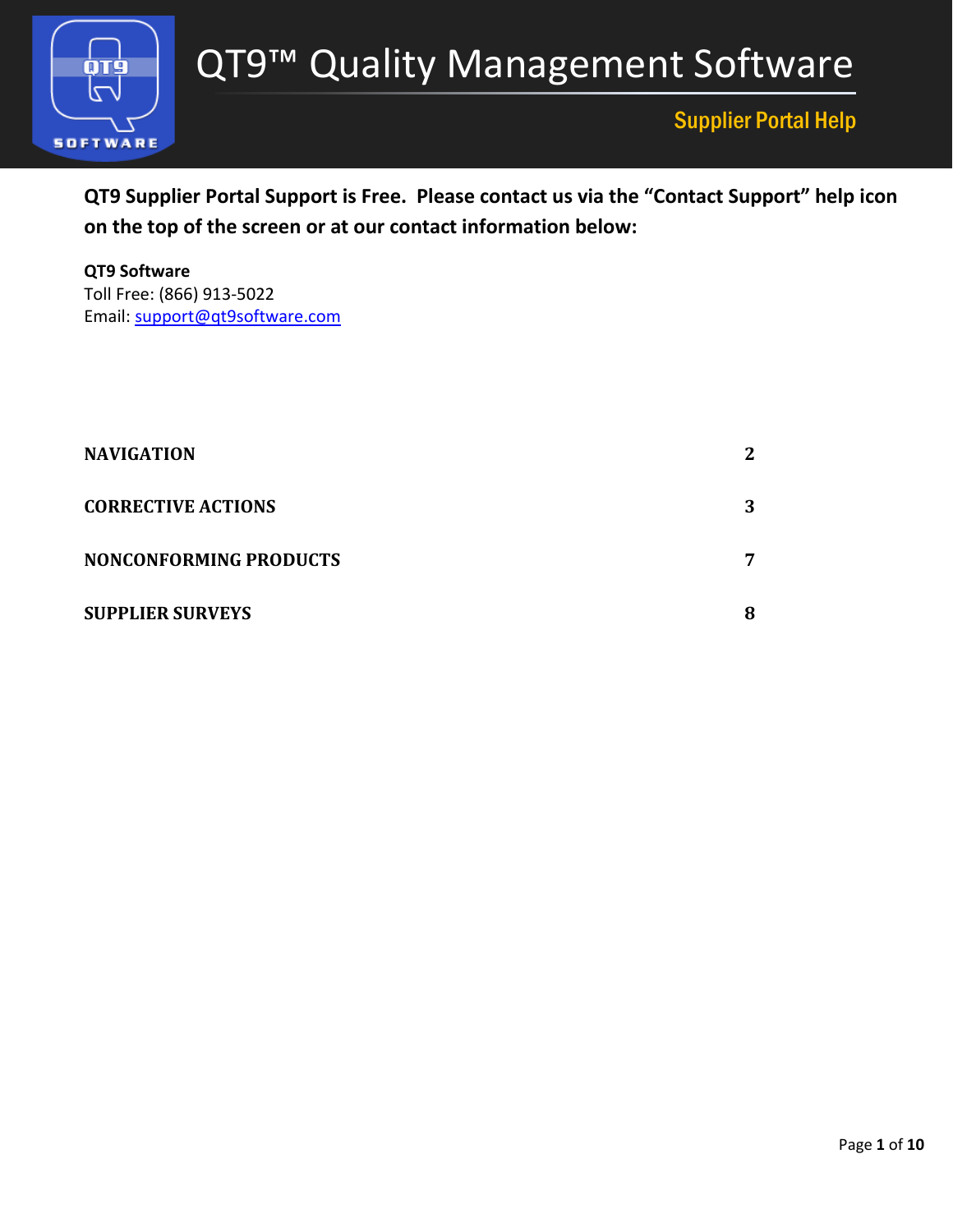

# QT9™ Quality Management Software

### Supplier Portal Help

# <span id="page-1-0"></span>**Navigation**

There are 2 ways to navigate the QT9 Supplier Portal – The menu bar and the hot links on the home page. To go to a specific module, simply click on the hot link in the menu bar or on the home page to get you there.

<span id="page-1-1"></span>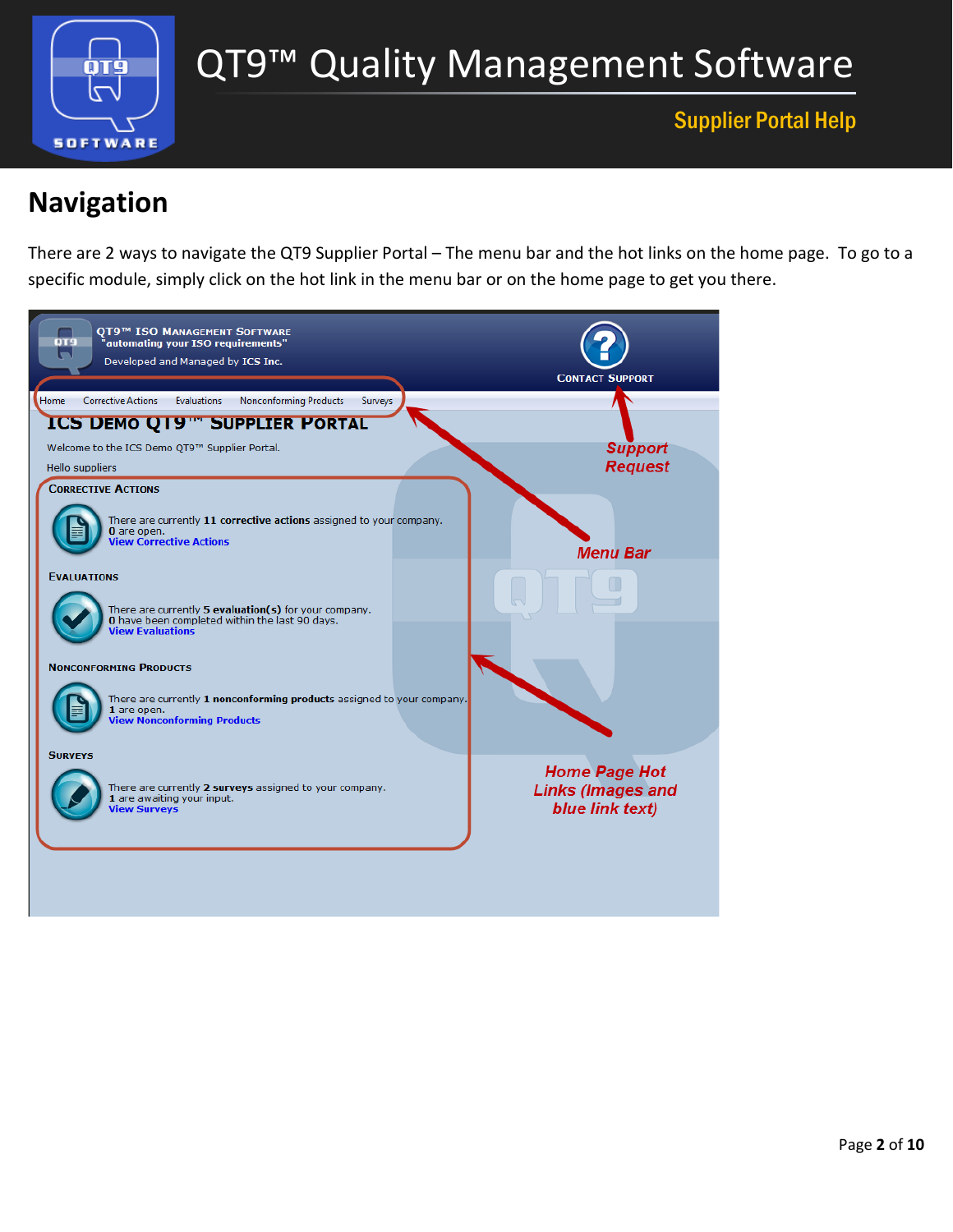

### Supplier Portal Help

## **Corrective Actions**

#### **Corrective Actions Dashboard**

If you have a corrective action assigned to you via the QT9 Supplier Portal, then click on the corrective actions image on the home page or the "corrective actions" link on the menu bar. This will take you the corrective actions dashboard.

Once you are in the dashboard, it will automatically filter on the open or "Entered" corrective actions assigned to you. To view or edit the corrective actions, simply click on the CARID or the pencil icon for a given corrective action. You can also filter the list to see closed and submitted corrective actions by changing the filter status and clicking the filter button.

|                                                                               | Change the status drop down                                                              |                       |             |                                                                                                |
|-------------------------------------------------------------------------------|------------------------------------------------------------------------------------------|-----------------------|-------------|------------------------------------------------------------------------------------------------|
| <b>CURRENT CORRECTIVE ACTIONS</b>                                             | and click filter to view past                                                            |                       |             | Search: Leave blank to search for all Search                                                   |
| Displaying 2 record(s).                                                       | <b>Corrective Actions</b>                                                                |                       |             | All Sites<br>Entered v<br>Filter                                                               |
| <b>CAR ID</b> Description                                                     |                                                                                          | <b>Car Type</b>       | Site        | <b>Due Date</b><br>Entered                                                                     |
| 94                                                                            | Packaging on shipment ID 12990 did not have any of the private labeling boxes & graphics | <b>Supplier Issue</b> | QT9 Demo 1  | Ø<br>5/28/2012<br>Rejected<br>g)                                                               |
| 36<br>Trouble with on-time shipments                                          |                                                                                          | <b>Supplier Issue</b> | OT9 Demo 1  | Submitted<br>5/25/2012<br>$\qquad \qquad \qquad \qquad \qquad \qquad \Box$<br>$\sim$<br>Closed |
|                                                                               |                                                                                          |                       |             |                                                                                                |
|                                                                               |                                                                                          |                       |             |                                                                                                |
| <b>Corrective Actions</b><br>Evaluations<br>Home<br><b>CORRECTIVE ACTIONS</b> | <b>Nonconforming Products</b><br><b>Surveys</b>                                          |                       |             |                                                                                                |
| <b>CURRENT CORRECTIVE ACTIONS</b>                                             |                                                                                          |                       |             | Search: Leave blank to search for all<br>Search                                                |
| Displaying 2 record(s).                                                       | <b>Click to View/Edit</b>                                                                |                       | Filter:     | All Sites <b>v</b><br>Entered <b>v</b><br>Filter                                               |
| <b>CAR ID Description</b>                                                     |                                                                                          | <b>Car Type</b>       | <b>Site</b> | Chattage N                                                                                     |
| 94                                                                            | Packaging on shipment ID 12990 did not have any of the private labeling boxes & graphics | <b>Supplier Issue</b> | OT9 Demo 1  | Entered /<br>5/28/2012                                                                         |
| 36<br>Trouble with on-time shipments                                          |                                                                                          | <b>Supplier Issue</b> | OT9 Demo 1  | 5/25/2012<br>Entered                                                                           |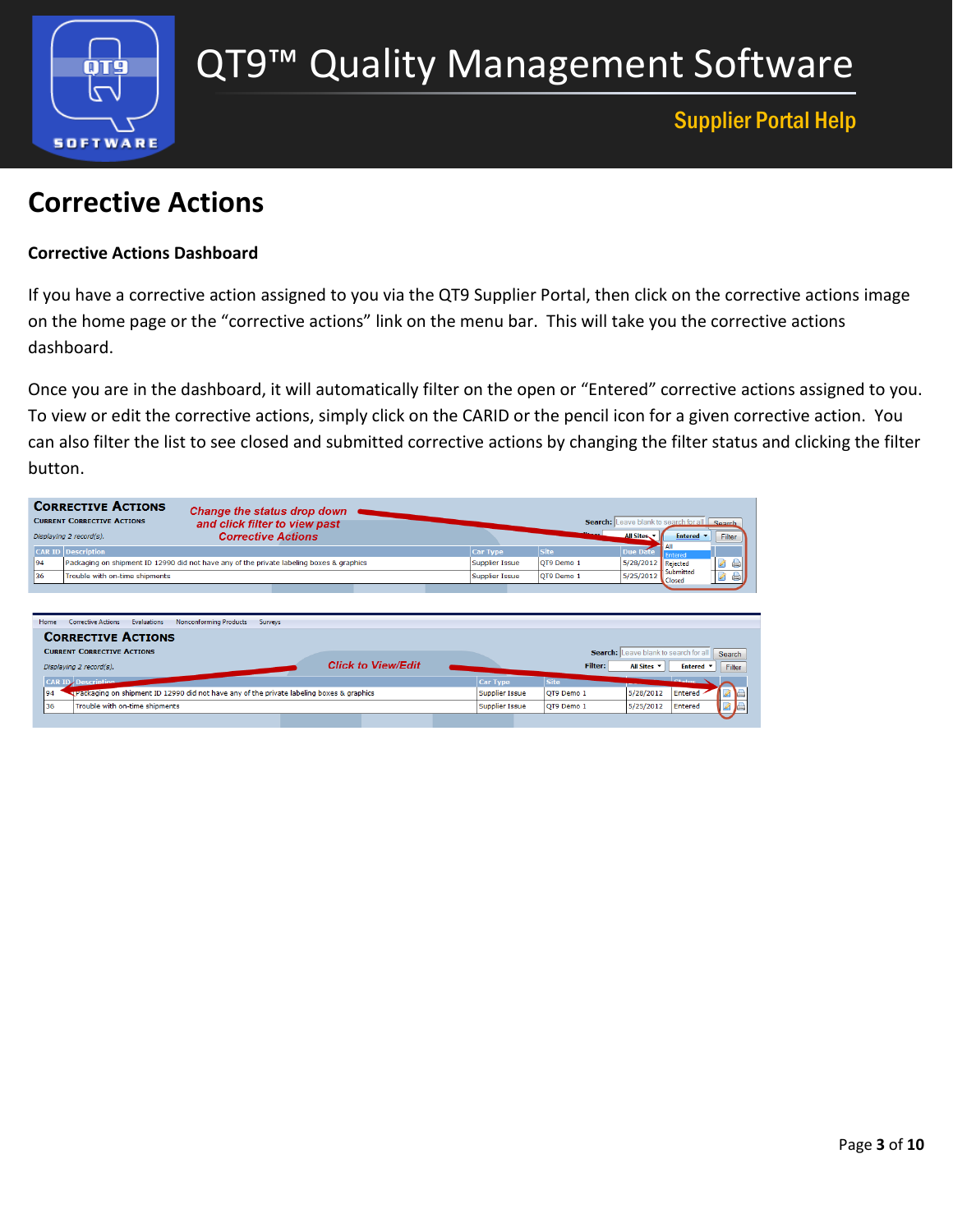

#### **Edit Corrective Actions**

Once you have clicked on a corrective action to edit it, you will see the detailed view of the corrective action. You will notice that you can view all areas of the corrective action submitted to you, but you can only add data to the yellow

| Site: QT9 Demo 1<br>- CORRECTIVE ACTION TYPE                                |                                                                                          |                        |                          |                            |                                          | <b>Supplier Editable Areas</b> |              |                        | <b>PRIORITY / ASSIGNMENT</b>                    |  |
|-----------------------------------------------------------------------------|------------------------------------------------------------------------------------------|------------------------|--------------------------|----------------------------|------------------------------------------|--------------------------------|--------------|------------------------|-------------------------------------------------|--|
| <b>CAR Type</b> Supplier Issue                                              |                                                                                          | $\mathbf{v}$           | <b>Problem</b> Packaging |                            |                                          |                                |              |                        | ◯ Hot Issue © Cold Issue<br>Resp. Party: brenda |  |
| <b>PARTIES INVOLVED</b><br><b>Customer</b><br>Supplier <b>BE</b> Enterprise |                                                                                          |                        |                          | <b>Customer Resp. Rqd.</b> | Supplier Resp. Rqd.   Assign To Supplier | $\Box$                         |              |                        |                                                 |  |
|                                                                             |                                                                                          |                        |                          |                            |                                          |                                |              |                        |                                                 |  |
| <b>Description</b>                                                          | Material Info                                                                            | <b>Additional Data</b> | <b>Root Cause</b>        | <b>User Defined</b>        | <b>Action Taken</b>                      | Sup. Response                  | Verification | Timeline / Mgmt. Notes | Sup. Files<br><b>Files</b>                      |  |
|                                                                             | Packaging on shipment ID 12990 did not have any of the private labeling boxes & graphics |                        |                          |                            |                                          |                                |              |                        |                                                 |  |

highlighted areas -

To add content to the supplier response section, click the "Add Root Cause" or "Add Action Taken" button on the SUPPLIER RESPONSE tab. You can add as many notes over time as needed.

| <b>CORRECTIVE ACTIONS</b>                                                              |                                                                                                        |                              |
|----------------------------------------------------------------------------------------|--------------------------------------------------------------------------------------------------------|------------------------------|
| <b>ENTERED CORRECTIVE ACTION</b>                                                       |                                                                                                        | Back To List                 |
| CAR ID: 94 Due Date: 5/28/2012 Submitted Date:                                         |                                                                                                        |                              |
| SITE-                                                                                  |                                                                                                        |                              |
| Site: QT9 Demo 1                                                                       |                                                                                                        |                              |
| <b>CORRECTIVE ACTION TYPE:</b>                                                         | <b>Click the "Add" buttons to add</b>                                                                  | <b>PRIORITY / ASSIGNMENT</b> |
| <b>Problem</b> Packaging<br><b>CAR Type</b> Supplier Issue<br>$\overline{\phantom{a}}$ | notes to either root cause or                                                                          | ◯ Hot Issue ⊙ Cold Issue     |
|                                                                                        | action taken                                                                                           |                              |
| <b>PARTIES INVOLVED</b>                                                                |                                                                                                        | Resp. Party: brenda          |
| <b>Customer</b><br>Custom                                                              | kesp. Rgd.                                                                                             |                              |
| <b>Supplier BE Enterprise</b>                                                          | <b>Rapplier Resp. Rgd.</b> Massign To Survivier                                                        |                              |
|                                                                                        |                                                                                                        |                              |
|                                                                                        |                                                                                                        |                              |
| Additio<br>Material Info<br><b>Root Cause</b><br><b>Description</b><br><b>Joata</b>    | <b>User Defined</b><br><b>Action Tal an</b><br>Sup. Response<br>Verification<br>Timeline / Mamt. Notes | Sup. Files<br><b>Files</b>   |
| Supplier Root Cause                                                                    | <b>DIRECTIONS</b>                                                                                      |                              |
|                                                                                        | Click on the add button to add notes.                                                                  |                              |
| Add Root Cause                                                                         | The notes are added in a chronological manner with the                                                 |                              |
|                                                                                        | newest notes on the top. Once added, notes cannot be                                                   |                              |
|                                                                                        | edited -- be sure to review your input before saving.                                                  |                              |
|                                                                                        | Notes:                                                                                                 |                              |
| <b>Supplier Action Taken</b>                                                           | Updates are immediately written / saved to the record.                                                 |                              |
| <b>Add Action Taken</b>                                                                | Fields are only editable while the status is "Entered" or                                              |                              |
|                                                                                        | "Rejected". (See highlighted status near the upper left corner.)                                       |                              |
|                                                                                        |                                                                                                        |                              |
|                                                                                        |                                                                                                        |                              |
|                                                                                        |                                                                                                        |                              |
|                                                                                        | Print Corrective Action<br>Complete Response                                                           |                              |
|                                                                                        |                                                                                                        |                              |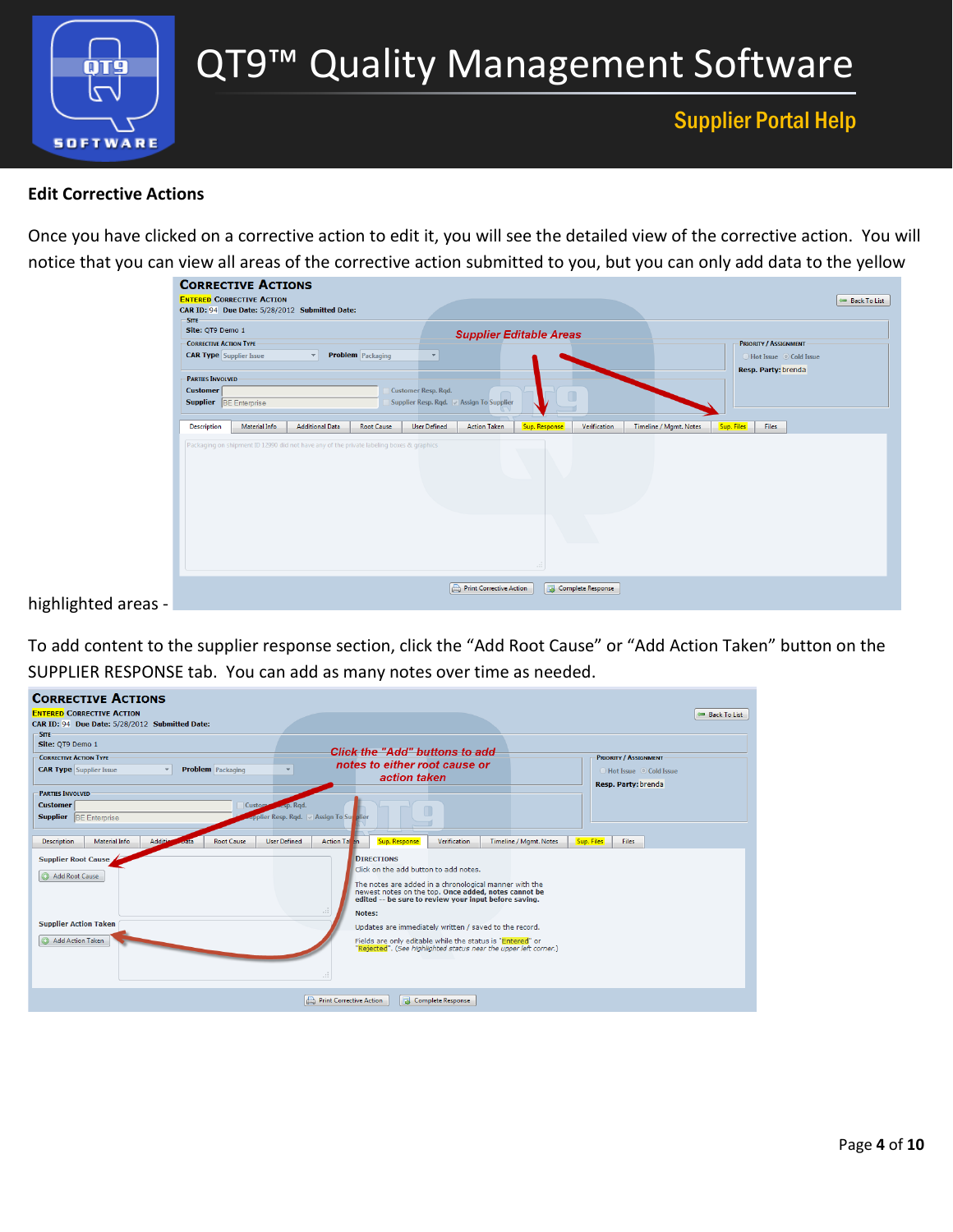

# QT9™ Quality Management Software

## Supplier Portal Help

#### **Attaching Files**

To attach a file to a corrective action, click on the yellow tab SUP FILES. On the tab you will see a blue link "ADD FILE". Click that link to add the file. You will need to enter a display name for the file (to describe what the file is), browse for the file, then click the save button.

| <b>Description</b>     | Material Info                          | <b>Additional Data</b>                                                                                                        | <b>Root Cause</b>   | <b>User Defined</b>                                                  | <b>Action Taken</b>                                                                                                                                                                                                   | Sup. Response | Verification             | Timeline / Mgmt. Notes                                                                                                                                                                                                                                                                                                                                                                                                                          | Sup. Files | <b>Files</b> |
|------------------------|----------------------------------------|-------------------------------------------------------------------------------------------------------------------------------|---------------------|----------------------------------------------------------------------|-----------------------------------------------------------------------------------------------------------------------------------------------------------------------------------------------------------------------|---------------|--------------------------|-------------------------------------------------------------------------------------------------------------------------------------------------------------------------------------------------------------------------------------------------------------------------------------------------------------------------------------------------------------------------------------------------------------------------------------------------|------------|--------------|
| <b>FILES</b>           | There are currently no files attached. |                                                                                                                               | <b>Add File</b>     | <b>Instructions</b><br><b>NOTE:</b><br>file name.<br>this task here. | attachment was successful.<br>. File names will be included in the survey print out.<br>. File names should be limited to alpha-numeric characters and spaces.<br>Having Problems Downloading with Internet Explorer? |               |                          | Click the "Add File" link button to upload / attach a file to this record. Be sure to review<br>your attachment before submitting as once submitted, it can not be removed. A<br>message will appear on the popup form indicating whether or not the upload /<br>. File name extensions (.doc, .pdf, etc) will automatically be appended to the entered<br>You may need to modify your Internet Explorer options. You can find instructions for |            |              |
|                        |                                        | <b>Click link to begin adding files</b>                                                                                       |                     |                                                                      | Print Corrective Action                                                                                                                                                                                               | ᆳ             | <b>Complete Response</b> |                                                                                                                                                                                                                                                                                                                                                                                                                                                 |            |              |
|                        |                                        |                                                                                                                               |                     |                                                                      |                                                                                                                                                                                                                       |               |                          |                                                                                                                                                                                                                                                                                                                                                                                                                                                 |            |              |
|                        |                                        |                                                                                                                               |                     |                                                                      |                                                                                                                                                                                                                       |               |                          |                                                                                                                                                                                                                                                                                                                                                                                                                                                 |            |              |
| <b>ADD FILE TO CAR</b> |                                        |                                                                                                                               |                     |                                                                      |                                                                                                                                                                                                                       |               |                          |                                                                                                                                                                                                                                                                                                                                                                                                                                                 |            |              |
|                        | File/Display Name: Material Cert       |                                                                                                                               |                     |                                                                      |                                                                                                                                                                                                                       |               |                          |                                                                                                                                                                                                                                                                                                                                                                                                                                                 |            |              |
|                        |                                        | C:\Users\brant.ICSINC\Desktop\Material Cert.docx<br>Save<br>(click only once - upload times will vary depending on file size) | Browse <sub>-</sub> |                                                                      |                                                                                                                                                                                                                       |               |                          |                                                                                                                                                                                                                                                                                                                                                                                                                                                 |            |              |
|                        |                                        | This is the display name that will<br>show in QT9 so all users know<br>what the file is.                                      |                     |                                                                      |                                                                                                                                                                                                                       |               |                          |                                                                                                                                                                                                                                                                                                                                                                                                                                                 |            |              |
|                        |                                        |                                                                                                                               |                     |                                                                      |                                                                                                                                                                                                                       |               |                          |                                                                                                                                                                                                                                                                                                                                                                                                                                                 |            |              |
|                        |                                        | <b>Close / Cancel</b>                                                                                                         |                     |                                                                      |                                                                                                                                                                                                                       |               |                          |                                                                                                                                                                                                                                                                                                                                                                                                                                                 |            |              |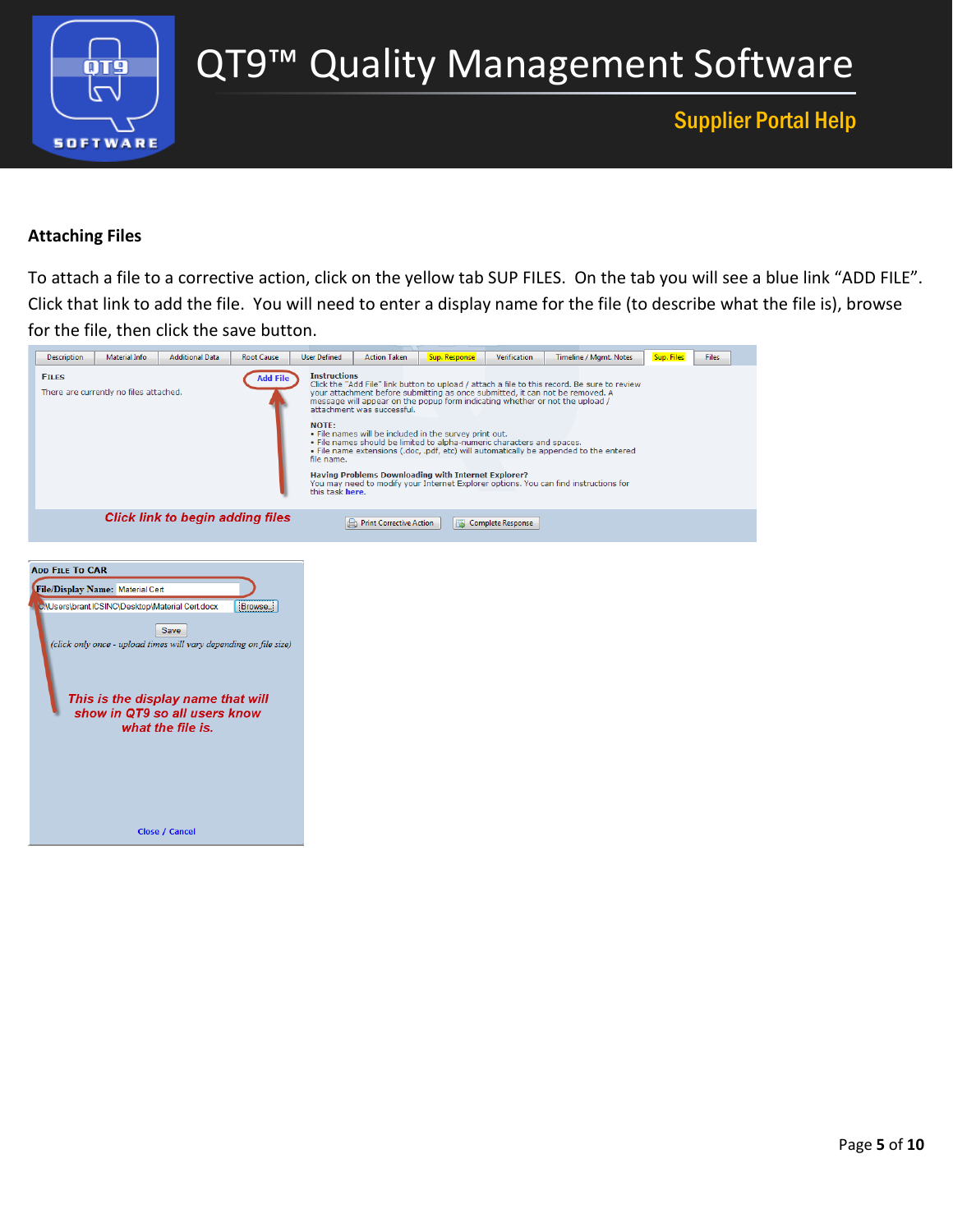

#### **Submit/Complete the Corrective Action**

When you are finished with the corrective action, click the "COMPLETE RESPONSE" button on the bottom of the corrective action form. This will email the responsible party and let them know you have completed the corrective action.

| <b>CORRECTIVE ACTIONS</b><br><b>ENTERED CORRECTIVE ACTION</b><br>CAR ID: 94 Due Date: 5/28/2012 Submitted Date:<br>-SITE-<br>Site: OT9 Demo 1<br>-CORRECTIVE ACTION TYPE:<br><b>Problem</b> Packaging<br><b>CAR Type</b> Supplier Issue<br><b>PARTIES INVOLVED</b><br><b>Customer</b><br><b>Supplier BE Enterprise</b> | <b>Customer Resp. Rqd.</b><br>Supplier Resp. Rad. Assian To Supplier                                                                                                                                                                                                                                                                                                                                                                                                                                                                                                                                                                                                                                                                                                                                                                                                            | Back To List<br><b>PRIORITY / ASSIGNMENT</b><br>○ Hot Issue © Cold Issue<br>Resp. Party: brenda |
|------------------------------------------------------------------------------------------------------------------------------------------------------------------------------------------------------------------------------------------------------------------------------------------------------------------------|---------------------------------------------------------------------------------------------------------------------------------------------------------------------------------------------------------------------------------------------------------------------------------------------------------------------------------------------------------------------------------------------------------------------------------------------------------------------------------------------------------------------------------------------------------------------------------------------------------------------------------------------------------------------------------------------------------------------------------------------------------------------------------------------------------------------------------------------------------------------------------|-------------------------------------------------------------------------------------------------|
| Material Info<br><b>Additional Data</b><br><b>Root Cause</b><br><b>Description</b><br><b>FILES</b><br><b>Add File</b><br>(#)<br><b>Material Cert</b>                                                                                                                                                                   | Sup. Response<br>Verification<br><b>User Defined</b><br><b>Action Taken</b><br><b>Instructions</b><br>Click the "Add File" link button to upload / attach a file to this record. Be spre to review<br>your attachment before submitting as once submitted, it can not be removed. A<br>message will appear on the popup form indicating whether or not the unional /<br>attachment was successful.<br>NOTE:<br>. File names will be included in the survey print out.<br>. File names should be limited to alpha-numeric characters and spaces.<br>. File name extensions (.doc. .pdf, etc) will automatically be appered to the entered<br>file name.<br>Having Problems Downloading with Internet Explorer?<br>You may need to modify your Internet Explorer options. You can find instructions for<br>this task here.<br><b>Print Corrective Action</b><br>Complete Response | Sup. Files<br>Timeline / Mgn  Notes<br><b>Files</b>                                             |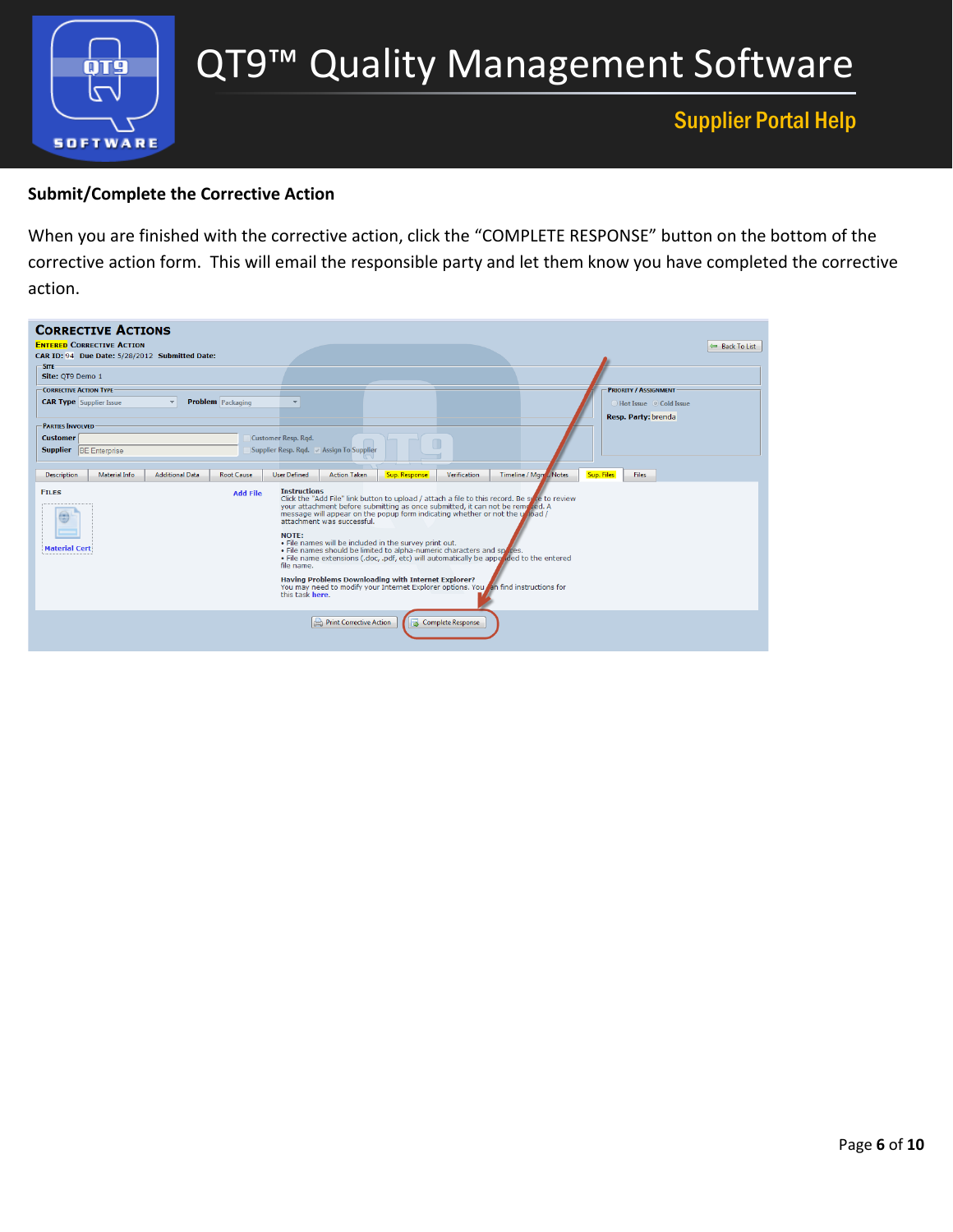

## <span id="page-6-0"></span>**Nonconforming Products**

The nonconforming products section of the QT9 Supplier Portal works EXACTLY the same as the corrective actions section. You will be able to enter your root cause and action taken as well as have the ability to attach files. Please see the corrective actions section for reference.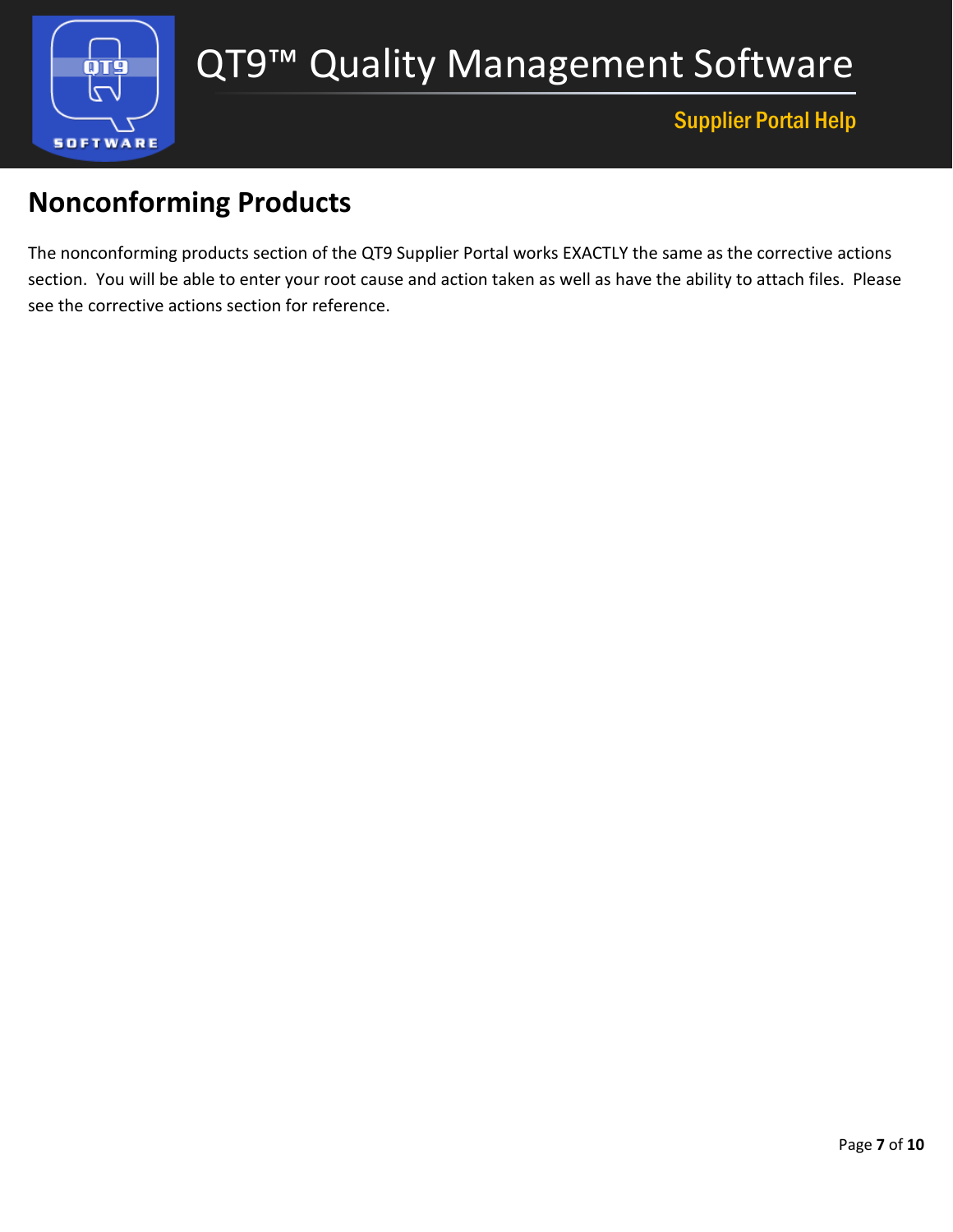

# QT9™ Quality Management Software

## Supplier Portal Help

# <span id="page-7-0"></span>**Supplier Surveys**

If you have a supplier survey assigned to you via the QT9 Supplier Portal, then click on the supplier surveys image on the home page or the "surveys" link on the menu bar. This will take you the supplier surveys dashboard.

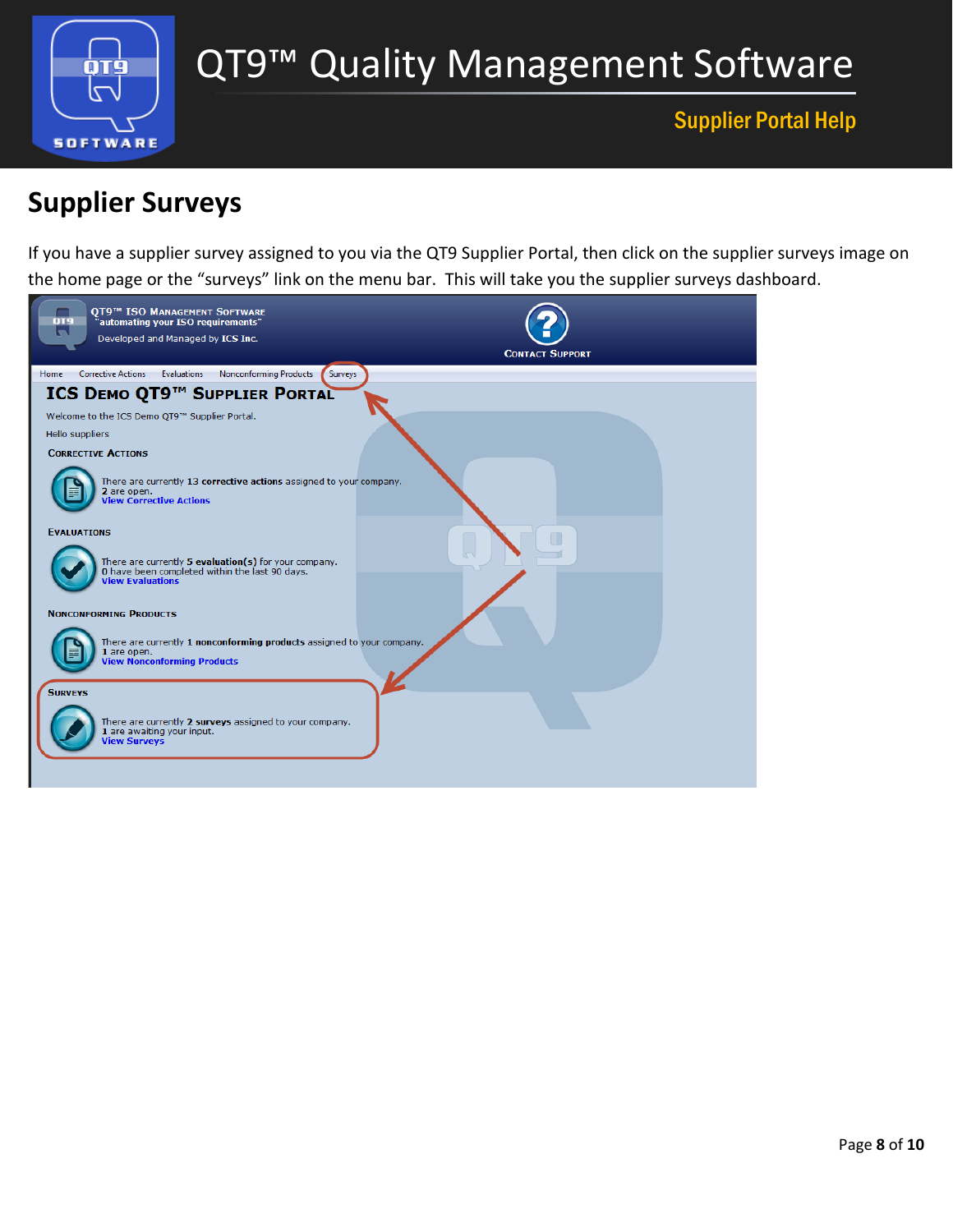

#### **Supplier Surveys Dashboard**

Once you are on the supplier surveys dashboard, you will see a grid of all of the open surveys for you to fill out. Simply click on the pencil icon or the survey title to enter the survey and fill it out.

| Click on the edit icon $(\triangle)$ to view / edit a survey. |                    |                            |
|---------------------------------------------------------------|--------------------|----------------------------|
| Survey Title                                                  | <b>NDesc. Site</b> | Status ♡                   |
| <b>Test Survey</b>                                            | OT9 Demo 1         | Supplier<br><b>Control</b> |
| 2011 4th Qtr Survey                                           | QT9 Demo 2         | Supplier<br>-              |

Once you have opened a survey fill out the fields specified.

#### **Add Files to Survey**

To add files to the supplier survey, go to the "FILES" tab and click on the "Add File" link. Enter a display name, browse

| <b>ADD FILE TO SURVEY</b>                                                        |         |
|----------------------------------------------------------------------------------|---------|
| File/Display Name: ISO Cert                                                      |         |
| C:\Users\brant.ICSINC\Desktop\ISO Cert.docx                                      | Browse. |
| Save<br>(click only once - upload times will vary depending on file size)        |         |
| The display name is what will show to<br>all QT9 Users defining what the file is |         |
| <b>Close / Cancel</b>                                                            |         |

for the file, and then click the save button to upload the file to QT9.